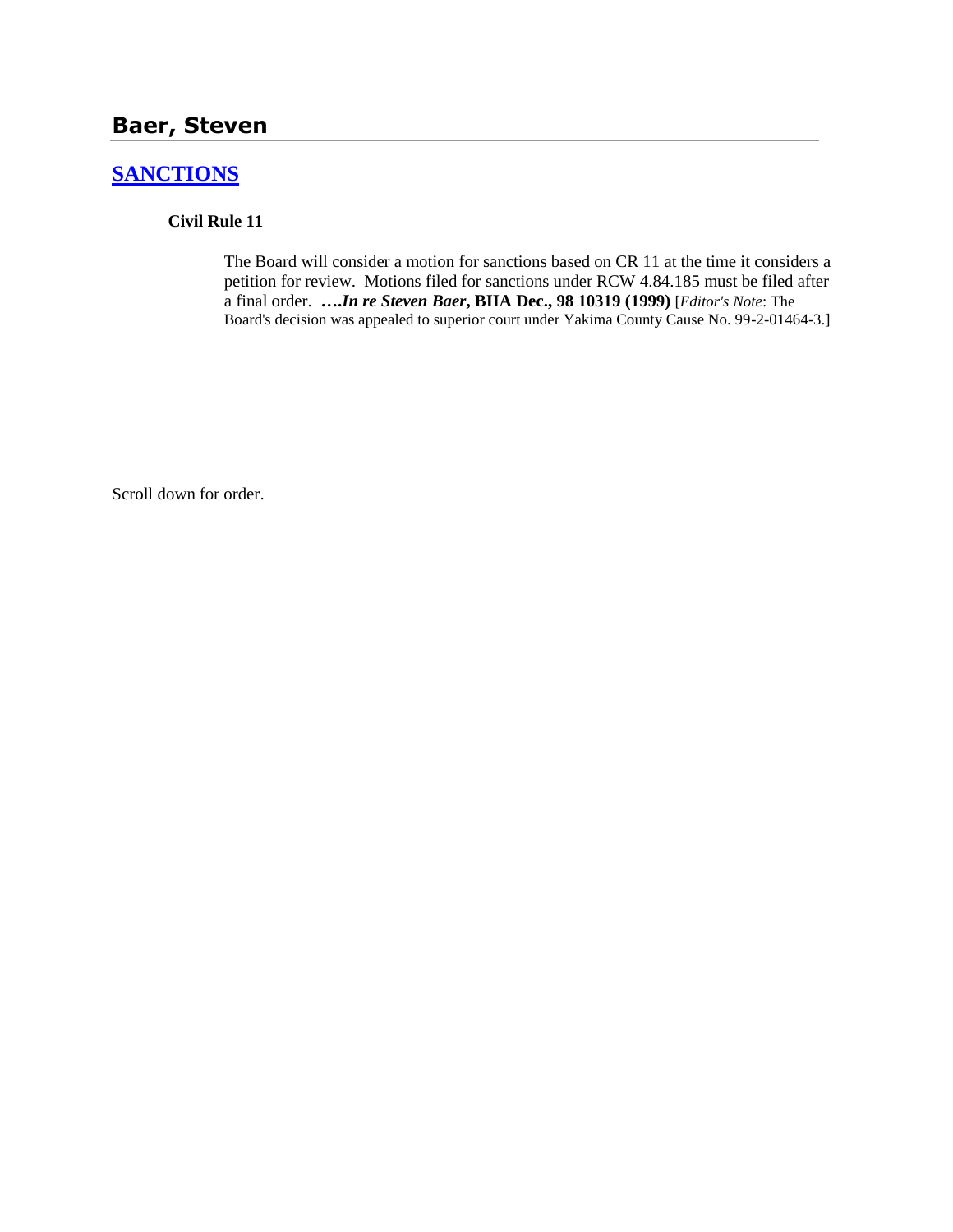## **BEFORE THE BOARD OF INDUSTRIAL INSURANCE APPEALS STATE OF WASHINGTON**

| 1                                 | IN RE:<br><b>STEVEN R. BAER</b>                                                                                | <b>DOCKET NO. 98 10319</b>                                                                               |
|-----------------------------------|----------------------------------------------------------------------------------------------------------------|----------------------------------------------------------------------------------------------------------|
| $\overline{c}$<br>3               | <b>CLAIM NO. T-787039</b>                                                                                      | <b>DECISION AND ORDER</b>                                                                                |
| 4<br>5<br>6                       | <b>APPEARANCES:</b>                                                                                            |                                                                                                          |
| 7<br>8                            | Claimant, Steven R. Baer, Pro Se                                                                               |                                                                                                          |
| 9<br>0<br>1<br>$\overline{c}$     | Provider, Family Chiropractic Center, by<br>Law Office of David L. Trick, per<br>David L. Trick                |                                                                                                          |
| 3<br>4<br>5<br>6                  | Self-Insured Employer, Superior Asphalt & Paving Co., by<br>Boyer Law Office, per<br>Jeffrey E. Boyer          |                                                                                                          |
| 7<br>8<br>9<br>0                  | Department of Labor and Industries, by<br>The Office of the Attorney General, per<br>Julian M. Bray, Assistant |                                                                                                          |
| $\mathbf{A}$<br>$\overline{2}$    |                                                                                                                | The self-insured employer, Superior Asphalt & Paving Co., (Superior Asphalt), filed an                   |
| $\overline{3}$<br>$4 \,$          |                                                                                                                | appeal with the Board of Industrial Insurance Appeals on January 20, 1998, from an order of the          |
| $5\overline{5}$<br>6              |                                                                                                                | Department of Labor and Industries dated December 9, 1997. The order affirmed a September 8,             |
| $\overline{\mathbf{7}}$<br>8      |                                                                                                                | 1997 order that directed Superior Asphalt to pay all bills for treatment by James R. Milliron, D.C., for |
| 9                                 |                                                                                                                | the accepted condition under this claim between the dates of October 3, 1996 and February 3,             |
| O.<br>$\overline{1}$              | 1997. <b>AFFIRMED.</b>                                                                                         |                                                                                                          |
| $\overline{2}$<br>$\overline{3}$  |                                                                                                                | <b>PROCEDURAL AND EVIDENTIARY MATTERS</b>                                                                |
| 4<br>$\overline{5}$               |                                                                                                                | Pursuant to RCW 51.52.104 and RCW 51.52.106, this matter is before the Board for review                  |
| $6\phantom{.}6$<br>$\overline{7}$ |                                                                                                                | and decision on timely Petitions for Review filed by the self-insured employer, Superior Asphalt,        |
| 8<br>$\overline{9}$               |                                                                                                                | and the provider, Family Chiropractic Center (FCC), to a Proposed Decision and Order issued on           |
| 0<br>$\cdot$ 1                    | December 3, 1998, that affirmed the December 9, 1997 Department order.                                         |                                                                                                          |
| $\overline{2}$<br>3<br>4          |                                                                                                                | The Board has reviewed the evidentiary rulings in the record of proceedings and finds no                 |

prejudicial error was committed**.** These rulings are therefore affirmed**.**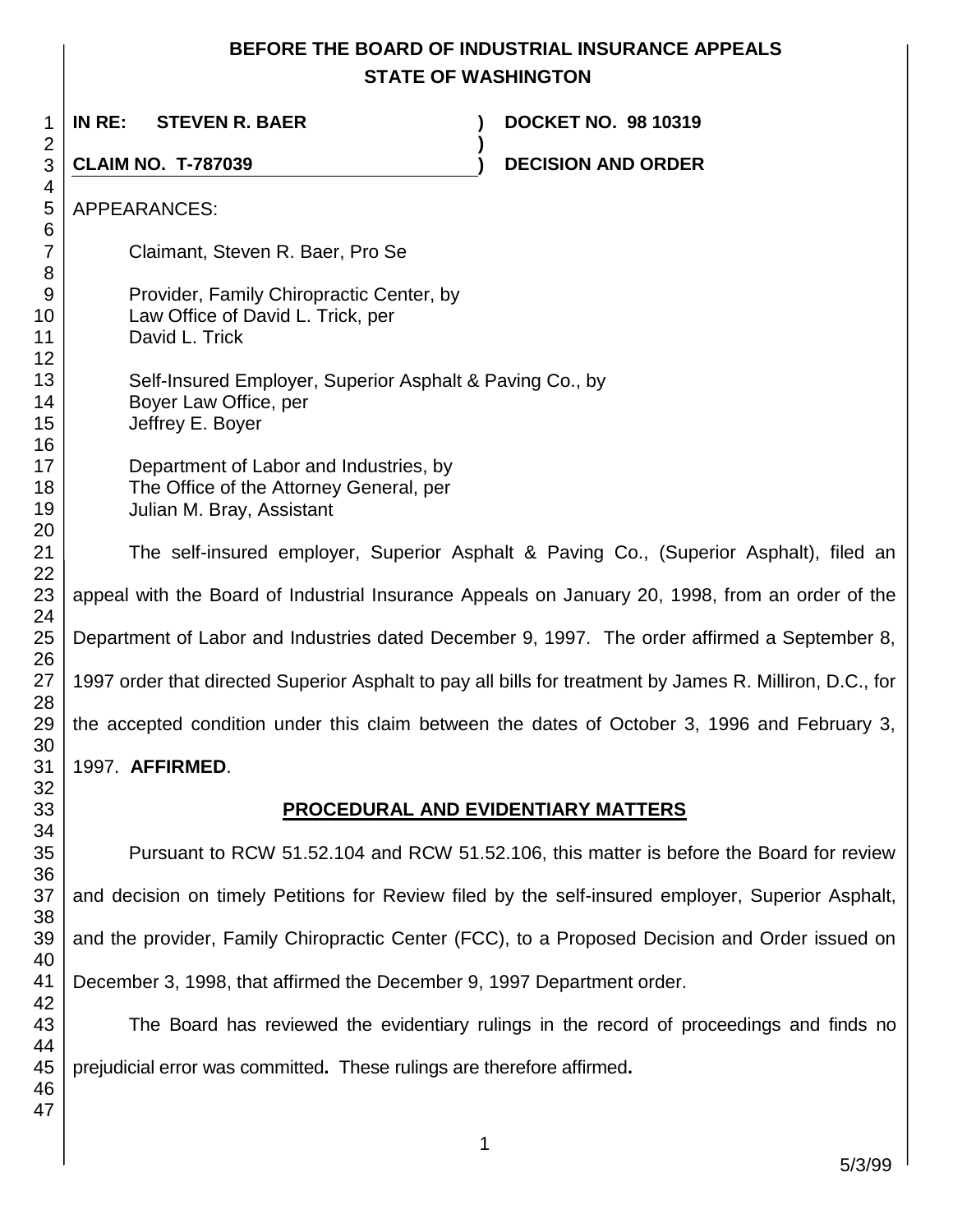#### 

#### **DECISION**

We granted review solely to rule on the provider's Motion for Sanctions. We agree with our industrial appeals judge's disposition of this appeal and reaffirm his decision. We accordingly deny the merits of Superior Asphalt's Petition for Review.

FCC filed a Petition for Review that consisted entirely of a Motion for Sanctions against the James L. Groves Company. It maintains its attorney fees in defending the appeal should be awarded based on CR 11, which authorizes sanctions against an appealing party if its appeal is frivolous. We deny the motion and decline to authorize sanctions against the self-insured employer or the James L. Groves Company.

Under the provisions of CR 11, sanctions can be awarded to a responding party for its attorney fees and costs in defending a frivolous appeal. An appeal is frivolous if it cannot be supported by any rational argument on the law or facts. *Layne v. Hyde*, 54 Wn. App. 125, at 135 (1989). In other words, if an appeal presents no debatable issues upon which reasonable minds might differ, and it is so devoid of merit that there is no possibility of success, it should be deemed frivolous. *Layne v. Hyde,* 54 Wn. App. 125 (1989*); Boyles v. Department of Retirement Systems*, 105 Wn.2d 499, at 506-507 (1986). We do not believe Superior Asphalt's appeal was frivolous. Reasonable minds could certainly differ regarding whether FCC's chart notes complied with the requirements of WAC 296-20-01002. We, therefore, deny FCC's Motion for Sanctions.

 We also wish to clarify a prior holding regarding the procedure we will follow in ruling on motions for sanctions. In *Maria Gonzalez*, Dckt. Nos. 97 0261 et al, we declined to rule on a party's motion for sanctions in our Decision and Order, holding that parties must file such motions after the decision and order has become final. Parties moving for sanctions can file under CR 11, which authorizes sanctions against any party for filing a frivolous pleading, or under RCW 4.84.185, which authorizes sanctions for opposing a frivolous action, claim or defense. The latter statute requires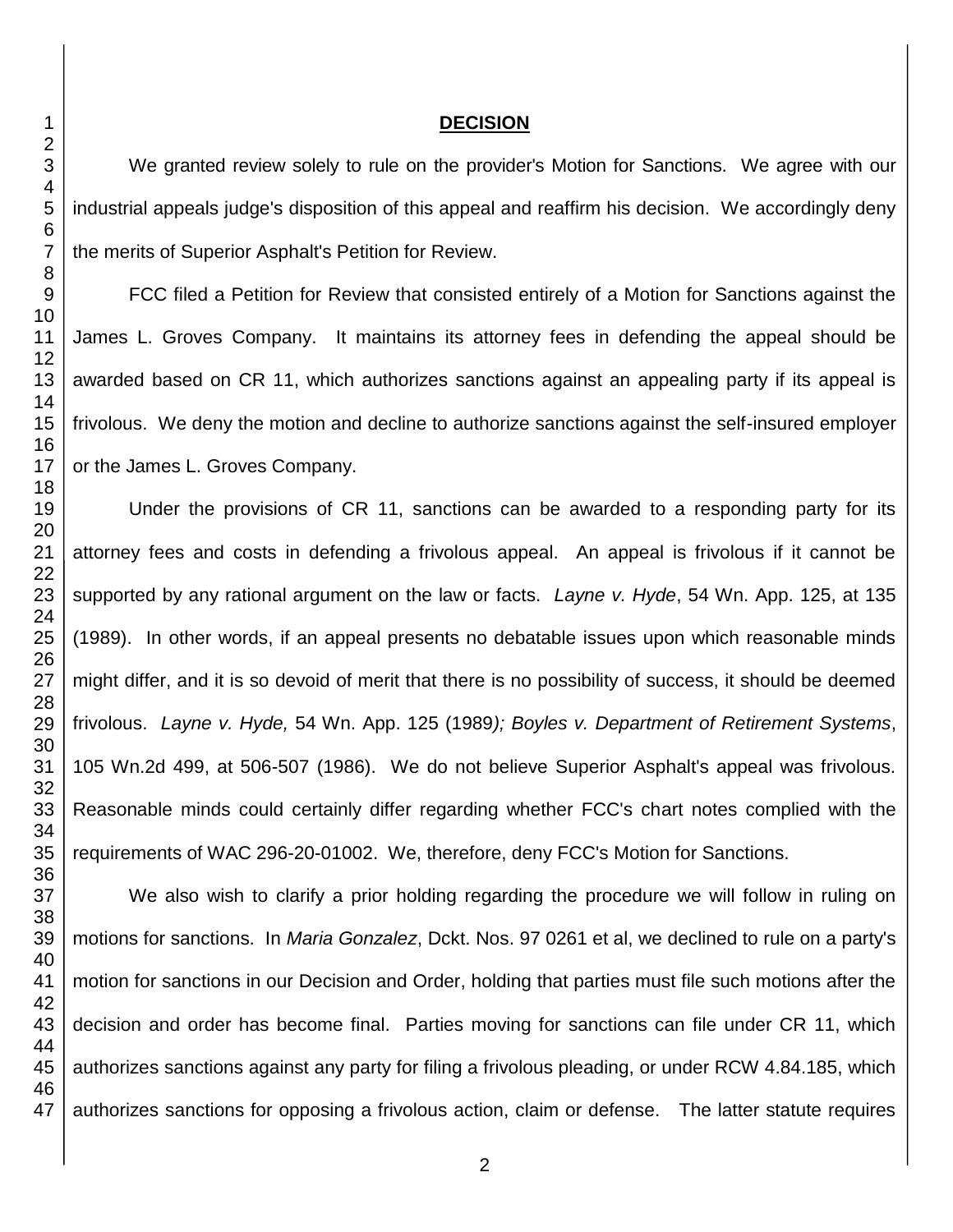motions to be filed after a final order or judgment has been issued. *In re Don Eerkes*, BIIA Dec., 90 2532, at 5 (1992). However, we will rule on a Petition for Review that contains a motion for sanctions filed under CR 11 in our Decision and Order. *In re Donald Anderson*, BIIA Dec., 97 3724 (1989). Accordingly, our holding in *Maria Gonzalez* is limited to motions for sanctions filed pursuant to RCW 4.84.185.

Therefore, based upon a careful review of the record in this appeal, we have determined the

Proposed Decision and Order was correct and is affirmed. We hereby deny FCC's Motion for

Sanctions. With minor non-substantive corrections, we adopt the findings, conclusions and order in

the Proposed Decision and Order as the final decision of this Board.

### **FINDINGS OF FACT**

- 1. On October 9, 1996, the claimant, Steven R. Baer, filed an application for benefits with the Department of Labor and Industries alleging that he sustained an industrial injury on October 3, 1996, while in the course of employment for Superior Asphalt & Paving Co., a self-insured employer. Subsequently, the Department issued an order allowing the claim. On September 8, 1997, the Department issued an order that directed the self-insured employer to pay all bills for treatment by James R. Milliron, D.C., for the accepted condition under this claim between the dates of October 3, 1996 and February 3, 1997. On October 6, 1997, the selfinsured employer protested the order. On December 9, 1997, the Department affirmed the October 6, 1997 order. On January 20, 1998, the self-insured employer appealed the December 9, 1997 order to the Board of Industrial Insurance Appeals. On February 12, 1998, the Board issued an order granting the appeal and assigned it Docket No. 98 10319.
- 2. James R. Milliron, D.C., submitted chart notes to James L. Groves Co., to support billings for treatment provided between October 3, 1996 and February 3, 1997. The chart notes contain legible handwriting and a comprehensible description of subjective complaints, objective findings, assessment and treatment, and plan of care.

### **CONCLUSIONS OF LAW**

1. The Board of Industrial Insurance Appeals has jurisdiction over the parties and the subject matter in this appeal.

1